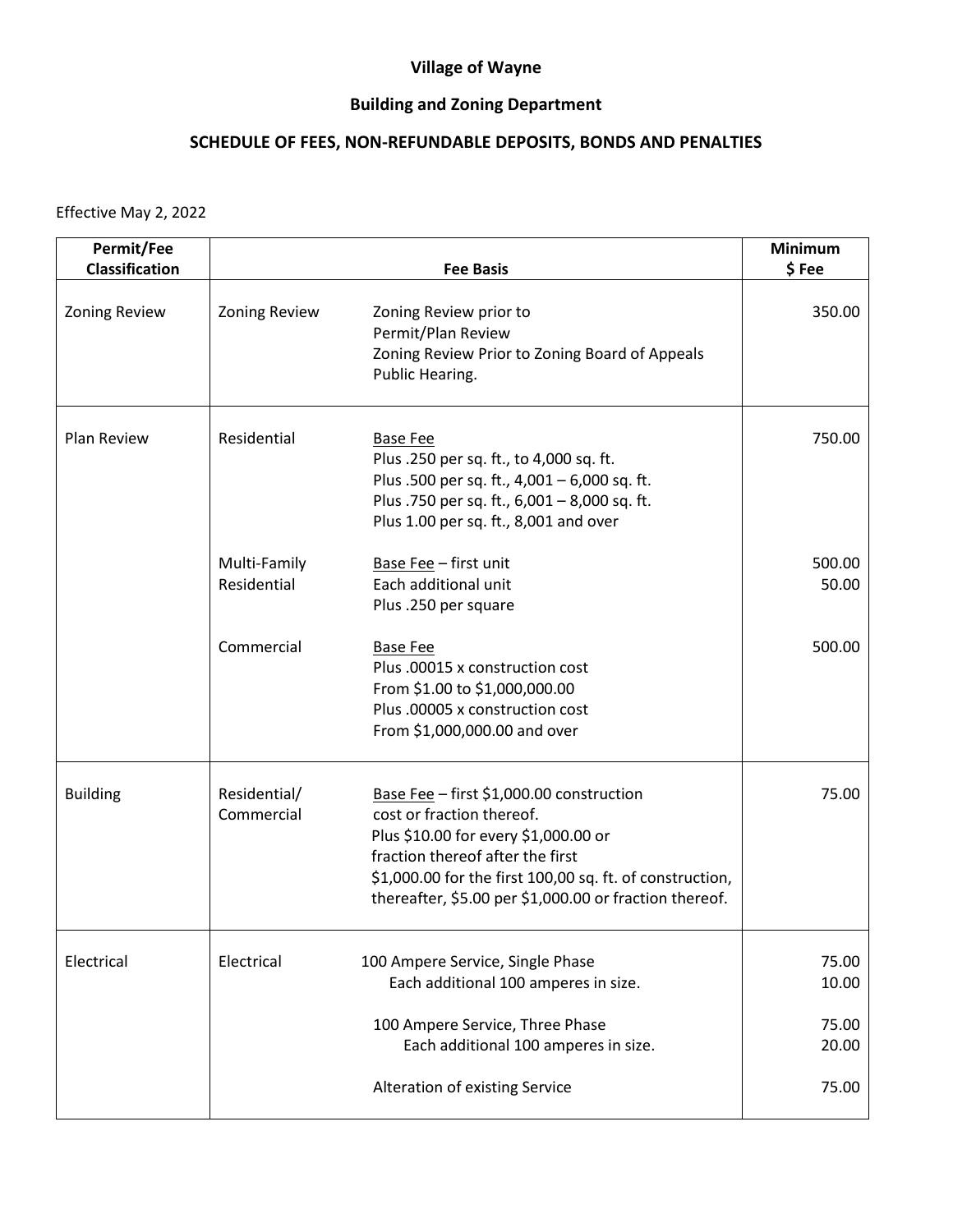| Permit/Fee<br>Classification                                                | <b>Fee Basis</b>                               |                                                                                                                                                                                 | <b>Minimum</b><br>\$Fee |
|-----------------------------------------------------------------------------|------------------------------------------------|---------------------------------------------------------------------------------------------------------------------------------------------------------------------------------|-------------------------|
| Electrical,<br>continued                                                    | <b>Circuit Fees</b>                            | 1 - Pole 15A./20A. Circuit<br>2 - Pole Circuit<br>3 - Pole Circuit                                                                                                              | 3.00<br>4.00<br>5.00    |
|                                                                             | <b>Motor Fees</b><br><b>Transformer Fees</b>   | Per Horsepower<br>Per KVA                                                                                                                                                       | 1.00<br>5.00            |
|                                                                             | <b>Outdoor Lighting</b><br><b>Standard Fee</b> | Per Fixture<br>All work not covered in the Fee Schedule<br>Shall be per required inspection.                                                                                    | 25.00<br>75.00          |
| Plumbing                                                                    | Residential/<br>Commercial                     | <b>Base Fee</b><br>Plus \$10.00 for each fixture or rough opening.                                                                                                              | 75.00                   |
| Mechanical/<br><b>HVAC</b>                                                  | Residential/<br>Commercial                     | <b>Base Fee</b><br>Plus \$5.00 per 1,000 sq. ft. of floor area or<br>portion thereof.                                                                                           | 75.00                   |
| <b>Fire Protection</b><br>System                                            | Residential/<br>Commercial                     | <b>Base Fee</b><br>Plus \$5.00 per 1,000 sq. ft. of floor area or<br>Portion thereof.                                                                                           | 75.00                   |
| <b>Final Inspection</b><br>& Certificate of                                 | Residential                                    | Final Inspection/Occupancy                                                                                                                                                      | 200.00                  |
| Occupancy                                                                   | Commercial                                     | Final Inspection/Occupancy                                                                                                                                                      | 300.00                  |
|                                                                             | Residential/<br>Commercial                     | Temporary Occupancy - All Uses<br>Plus \$5,000 Cash Bond or Letter of Credit.<br>Bond money is forfeited, if after 18 months<br>Final Certificate of Occupancy is not obtained. | 200.00                  |
| Elevator<br>Escalator<br>Dumbwaiter<br>Manlift/Handicap<br>Lift/Moving Walk | Residential/<br>Commercial                     | Permit is issued through the State Fire<br>Marshall's Office. No inspections are<br>completed by Wayne Building and Zoning.                                                     | N/A                     |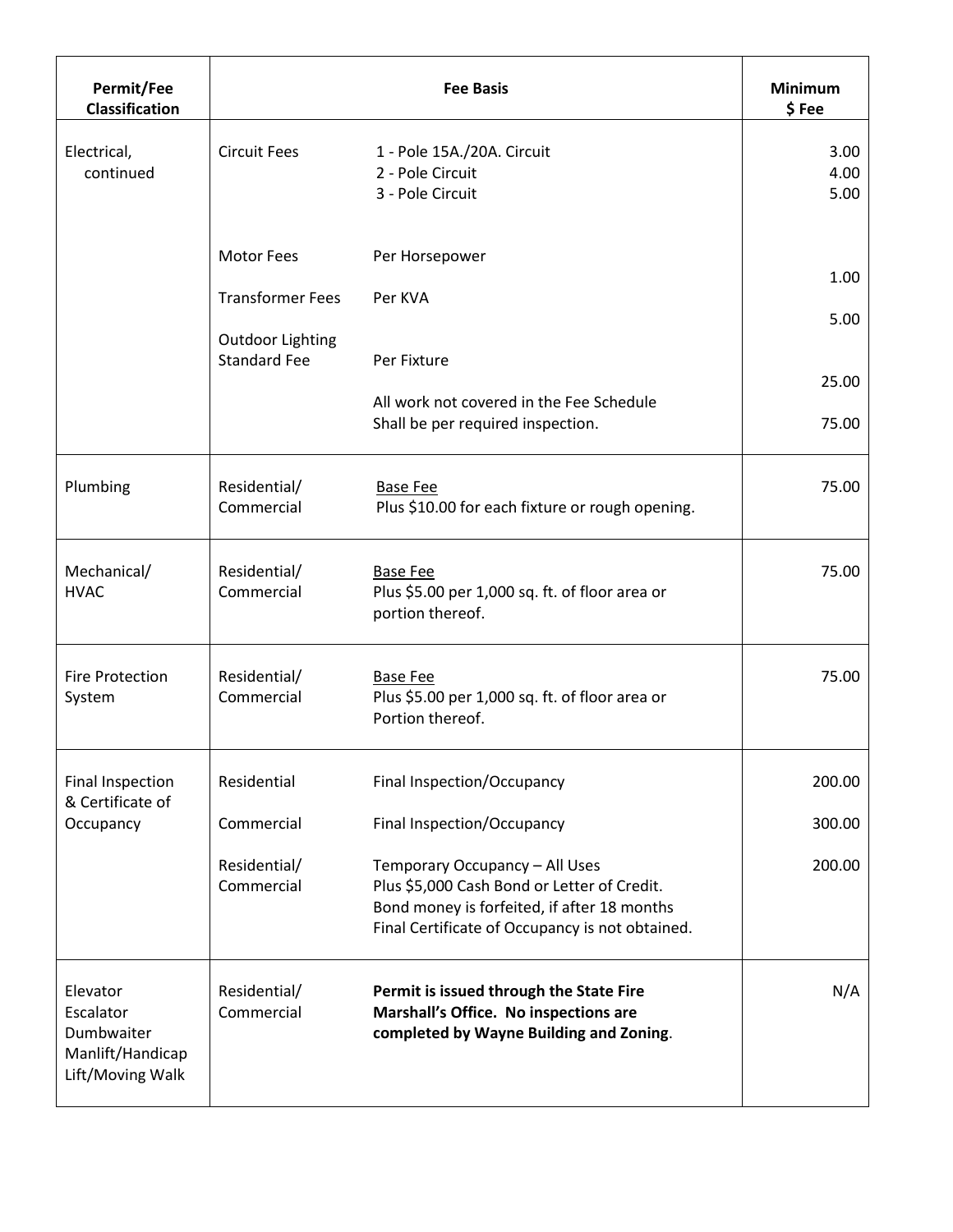|                                                                                        |                                                                                      |                         | Non-                            |
|----------------------------------------------------------------------------------------|--------------------------------------------------------------------------------------|-------------------------|---------------------------------|
| Permit/Fee<br><b>Classification</b>                                                    | <b>Fee Basis</b>                                                                     | <b>Minimum</b><br>\$Fee | <b>Refundable</b><br>Deposit \$ |
| Decks                                                                                  | Base Fee - \$100.00<br>See Building Permit Classification<br><b>Fee Basis</b>        | 100.00                  | 100.00                          |
| Fences                                                                                 | Base Fee - \$75.00<br>See Building Permit Classification<br>Fee Basis                | 75.00                   | 75.00                           |
| Utility Buildings, Gazebo or<br>Shelter less than 180 sq. ft.                          | Base Fee - \$100.00<br>Plus, additional inspections at<br>\$75.00 each if required.  | 100.00                  | 100.00                          |
| Utility buildings greater than<br>180 sq. ft., detached garages,<br>or private stables | Plan review - \$75.00<br>See Building Permit Classification<br>Fee Basis             | 200.00                  | 100.00                          |
| <b>Swimming Pool</b>                                                                   | Plan review - \$75.00<br>Inspections \$75.00 each as required.                       | 250.00                  | 100.00                          |
| Roofing                                                                                | Base Fee - \$75.00<br>See Building Permit Classification<br>Fee Basis                | 75.00                   | 75.00                           |
| Satellite Antennae                                                                     | Flat Fee - \$150.00                                                                  | 150.00                  | 150.00                          |
| Hot tub or Spa - each<br>-with house construction<br>permit<br>- All other             | Flat Fee - \$75.00<br>Plan review - \$75.00<br>Inspection \$75.00 each as required.  | 75.00<br>100.00         | None<br>100.00                  |
| Fireplace - each<br>-with house construction<br>permit<br>- all other                  | Flat Fee - \$75.00<br>Plan review - \$75.00<br>Inspections \$75.00 each as required. | 75.00<br>75.00          | None<br>75.00                   |
| Demolition                                                                             | Inspections \$75.00 each as required.                                                | 250.00                  | 250.00                          |
| Moving/Raising                                                                         | Inspections \$75.00 each as required.                                                | 250.00                  | 250.00                          |
| <b>Culvert Inspection</b>                                                              | Flat Fee \$150.00 per location.                                                      | 150.00                  | 150.00                          |
| <b>Storm Sewer Connection</b>                                                          | Submittal Fee plus professional charges.                                             | 250.00                  | 250.00                          |
| Land Disturbance                                                                       | Flat Fee \$500.00                                                                    | 500.00                  | 500.00                          |
| <b>Engineering Plan Review</b><br>(SF Home)                                            | Minimum deposit of \$500.00                                                          | 500.00                  |                                 |
| <b>Professional Services</b><br>Village Code 8-1-6 (J) (6)                             | 150% of charges or fees incurred.                                                    |                         |                                 |